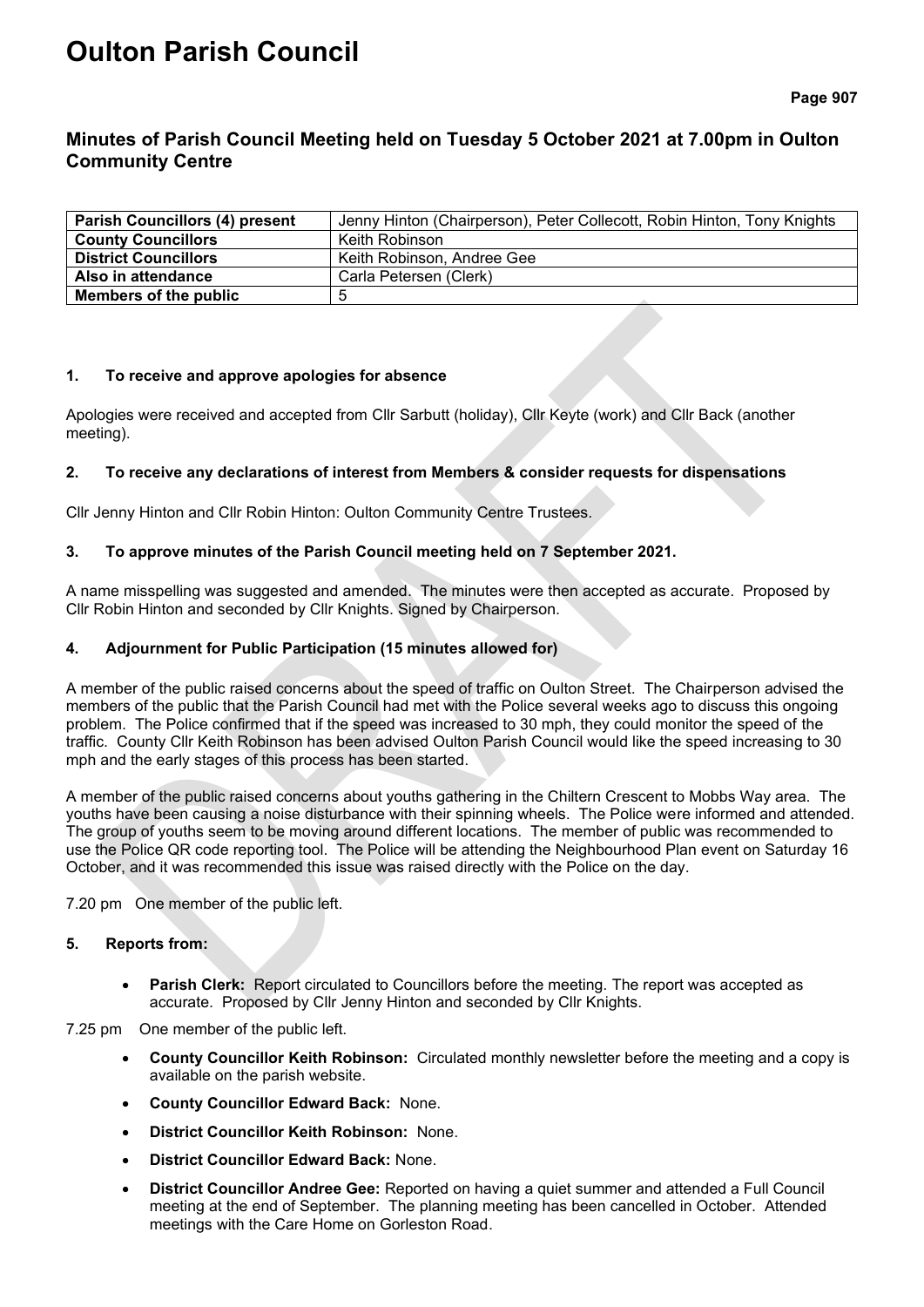**Neighbourhood Plan Working Group:** The Chairperson reported there will be an "open event" at Oulton Community Centre on Saturday 16 October 11.00am to 5.00pm where Councillors of the Parish will be available to go through the workings of the draft Neighbourhood Plan document by way of displays and one to one talk if required. A hard copy of the document is available in the Lounge. Banners will be displayed around the field. Details about the event were included in the October 2021 Oulton Messenger newsletter which was hand delivered to every household in Oulton. Copies are always available in Oulton Community Centre. Assets will be displayed on a projector on the day. It has taken a lot of time and effort to get to this stage of the Neighbourhood Plan. The Police will attend on the day to carry out cycle marking and answer any questions.

- **Oulton Community Centre:** The Chairperson reported Working Groups have been set up to work on the Constitution and pricing. It is extremely important to maintain this asset which has 42 regular user groups and an almost fully booked timetable.
- **St Michael's Church:** The Chairperson reported she will be signing the documents to become a Trustee on the Oulton Poors Trust. There are five members on the Oulton Poors Trust and their objective is to identify where vulnerable people live and give support to families and the elderly. Something will be arranged for the elderly towards Christmas. Rev Andy Bunter has been appointed as the new deputy verger.

#### **6. Highways:**

## • **To receive a report on outstanding highways issues**

There has been heavy flooding in Camps Heath which was reported using the reporting tool. The flooding does not meet the criteria as there is no threat to life or invasion by water. It was noted that when the defibrillator is installed it will be difficult to access as you will need to wade through water to get to the telephone box. The soil is washing down from Woods Meadow which then blocks up the drains. Cllr Robin Hinton and Cllr Knights will speak with Persimmon about this ongoing issue. County Cllr Keith Robinson offered to also see what he could do about the problem.

#### • **To receive Speed Indicator Device (SID) results**

Cllr Knights reported the Police had set up a small speed camera on Sands Lane and the Safety Camera Team on Somerleyton Road had received a positive result. A speed camera will be set up in 4 – 6 weeks. Cllr Knights had prepared a PowerPoint presentation showing the latest SID results and it was shared with those attending the meeting. The Chairperson thanked Cllr Knights and Cllr Robin Hinton for looking after the two SIDs. The Chairperson offered to speak with Oulton Broad Parish Council to help them with getting up their SID. New agreed pole locations need confirming to enable the SIDs to be moved about.

County Cllr Keith Robinson reported the speed limits consultation will be in the newspapers soon.

## **7. Planning**

• **To receive new planning applications and make comment**

None.

• **To receive results and updates on outstanding applications**

None.

- **8. Finance:**
	- **To receive the income and expenditure figures as at 30 September 2021 –** It was noted.
	- **To note the bank balance as at 30 September 2021 – £71860.45**
	- **To note receipts**
		- $\circ$  East Suffolk Council Enabling Communities Budget grant for bench at Fisher Row £401.00
		- o Messy Monsters advert in the Oulton Messenger newsletter £10.00
		- o East Suffolk Council Precept second half £12535.69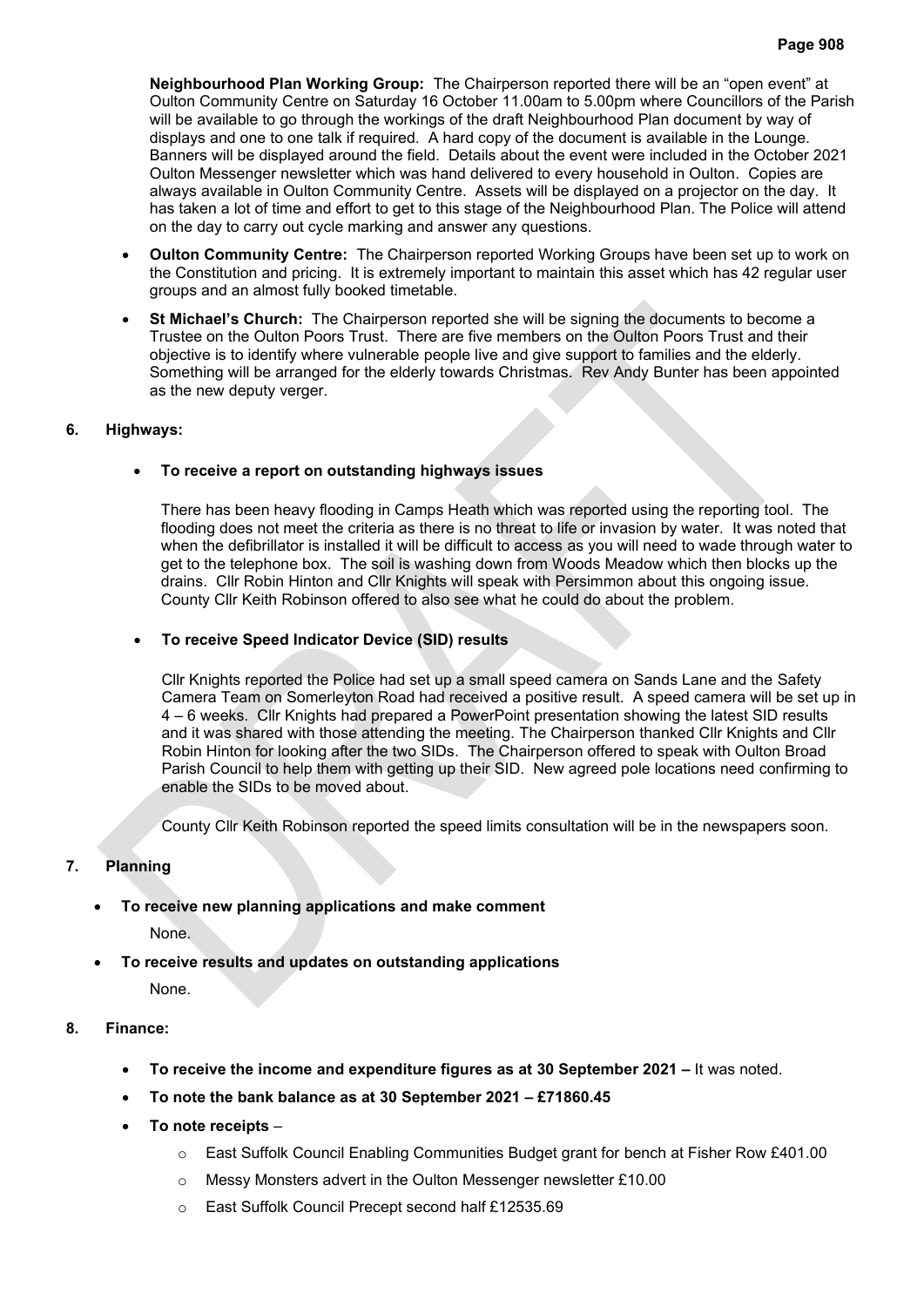• **To consider any grant applications –** Oulton Parish Council has adopted a Grant Awarding Policy and each year in their budget sets aside £2500 for small grants to organisations. The policy has a set criteria for grant awarding. Only one grant has been awarded this year and this was to St Michaels Church. Oulton Community Council had applied to Oulton Parish Council for help with purchase of a laptop, Microsoft Office, internet security and a printer. A quote from a local computer shop had been provided with the application. The grant application was discussed, and it was agreed to approve. Proposed by Cllr Knights and seconded by Cllr Robin Hinton.

## • **To approve payments.**

All expenditure approved. Proposed by Cllr Collecott and seconded by Cllr Jenny Hinton.

| Payee                            | <b>Value</b> | <b>Description</b>                             |
|----------------------------------|--------------|------------------------------------------------|
| <b>HMRC</b>                      | £18.35       | Income Tax & NIC                               |
| Mrs C Petersen                   | £993.53      | Salary, administrative expenses & mileage      |
| Mrs C Petersen                   | £161.00      | Neighbourhood Plan reimbursed expenses         |
| <b>Oulton Community Council</b>  | £22.50       | Room/hall hire                                 |
| Noticeboards Online Ltd          | £2790.00     | Noticeboards x 3 (CIL)                         |
| <b>Broads Authority</b>          | £481.20      | <b>Bench</b>                                   |
| <b>PKF Littlejohn</b>            | £240.00      | External audit 2020/21                         |
| Mr T Knights                     | £43.20       | Neighbourhood Plan banners reimbursed expenses |
| <b>Oulton Community Council</b>  | £755.98      | $Grant - s137$                                 |
| <b>Community Heartbeat Trust</b> | £2154.00     | Defibrillator                                  |
| <b>ICO</b>                       | £35.00       | Data Protection yearly fee                     |
| <b>Olympic Print</b>             | £345.00      | Neighbourhood Plan leaflets                    |
| <b>Nest Pensions</b>             | £22.12       | Contributions                                  |
| <b>Unity Trust Bank</b>          | £18.00       | <b>Bank charges</b>                            |
| Total                            | £8079.88     |                                                |

## **9. To receive the External Auditor Report and Certificate for 2020/21**

This was the first year Oulton Parish Council had to complete the Annual Governance and Accountability Return Part 3 due to income and or expenditure being over £25,000. The External Auditor Report had been received and a copy is available on the parish website. PKF Littlejohn, the External Auditors, were satisfied that in their opinion the information in Sections 1 and 2 of the AGAR had been completed in accordance with proper practice and no other matters had come to their attention. The Clerk was congratulated for her excellent book-keeping.

## **10. To receive an update on the Councillor vacancies to be filled by co-option.**

Four people so far have shown interest in becoming a Councillor. An interview meeting will be arranged and held before the next Full Council meeting.

## **11. To receive an update on the purchase of assets using CIL money.**

Three benches have been installed. The three noticeboards order will go ahead after the payment has been made. The draft licence for the bench at Brendon Close has been received and will be signed and then returned to East Suffolk Council. Unfortunately, no further updates on the bins so this will be chased up again. After these assets have been installed and paid for the toddler swing will be considered at Brendon Close. It is hoped the PC will be able secure 50% funding and match the other 50% of funding using CIL money.

## **12. To receive an update on the telephone box at Camps Heath.**

The telephone box is ready for installation of the defibrillator which should be installed in November 2021. Cllr Robin Hinton and Cllr Knights confirmed they will install the noticeboard next to the telephone box.

## **13. To receive a report on goal nets. Agree upon a course of action.**

Cllr Keyte was due to provide an update however as he was unable to make the meeting this will be carried forward to the next meeting.